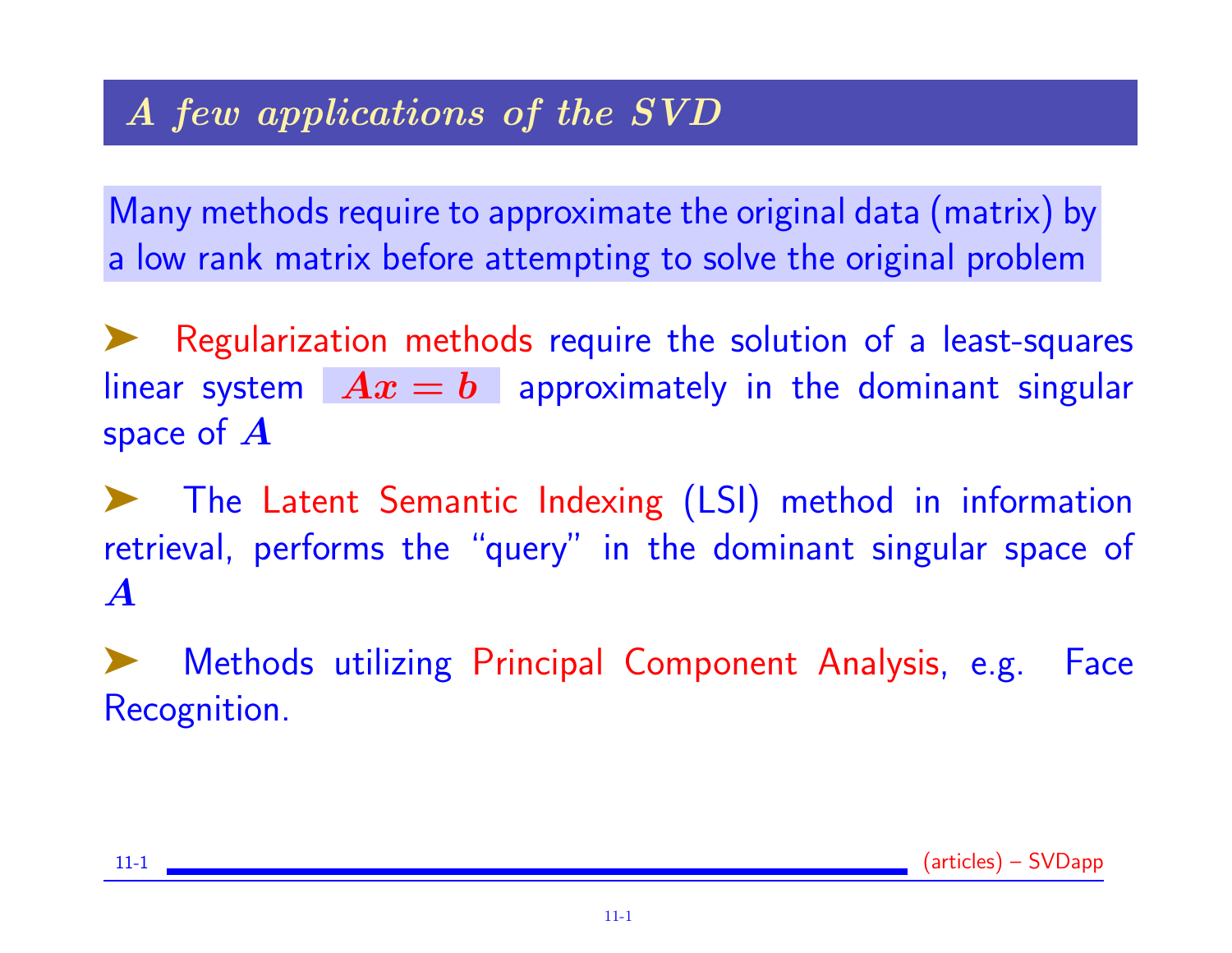Commonality: Approximate  $A$  (or  $A^{\dagger}$ ) by a lower rank approximation  $A_k$  (using dominant singular space) before solving original problem.

➤ This approximation captures the main features of the data while getting rid of noise and redundancy

- Note: Common misconception: 'we need to reduce dimension in order to reduce computational cost'. In reality: using less information often yields better results. This is the problem of overfitting.
- Good illustration: Information Retrieval (IR)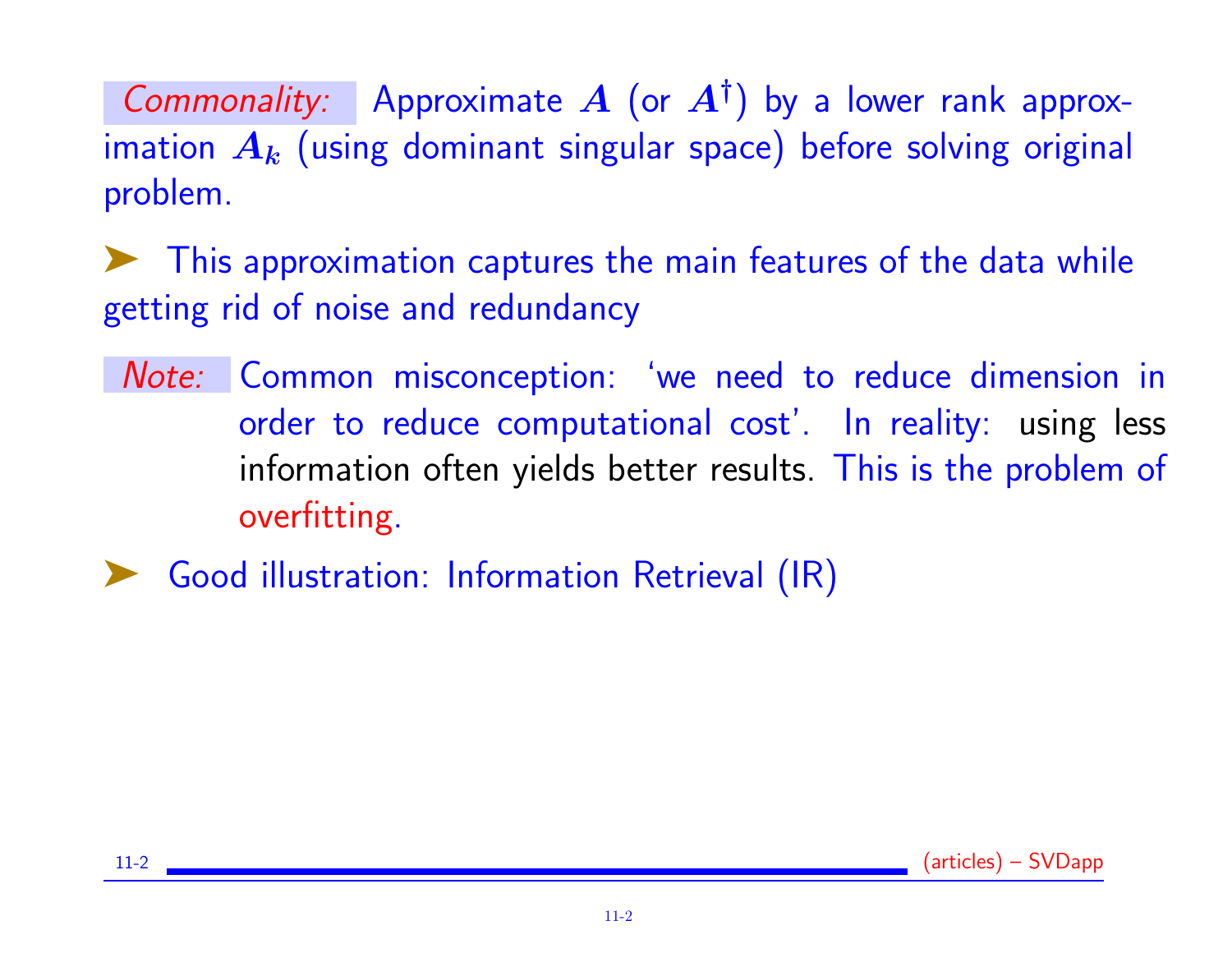#### Information Retrieval: Vector Space Model

Given: a collection of documents (columns of a matrix  $A$ ) and a query vector  $q$ .



Collection represented by an  $m \times n$  term by document matrix with  $a_{ij} = L_{ij}G_iN_j$ 

Queries ('pseudo-documents')  $q$  are represented similarly to a column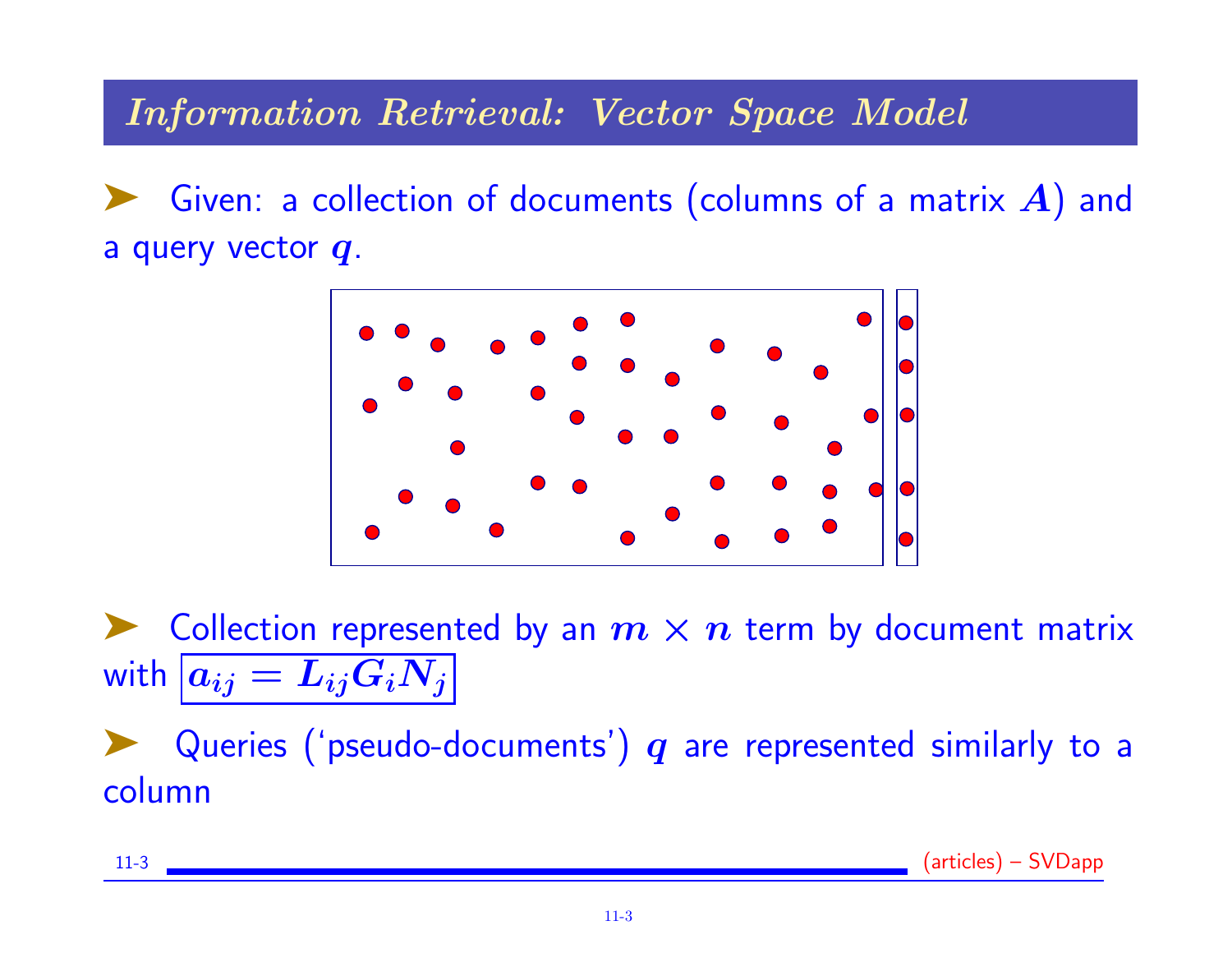Vector Space Model - continued

 $\blacktriangleright$  Problem: find a column of  $A$  that best matches  $q$ 

Similarity metric: angle between the column and  $q$  - Use cosines:

 $|c^Tq|$  $\Vert c\Vert _{2}\Vert q\Vert _{2}$ 



$$
s=A^Tq
$$

 $\blacktriangleright$  s = similarity vector.

Literal matching – not very effective.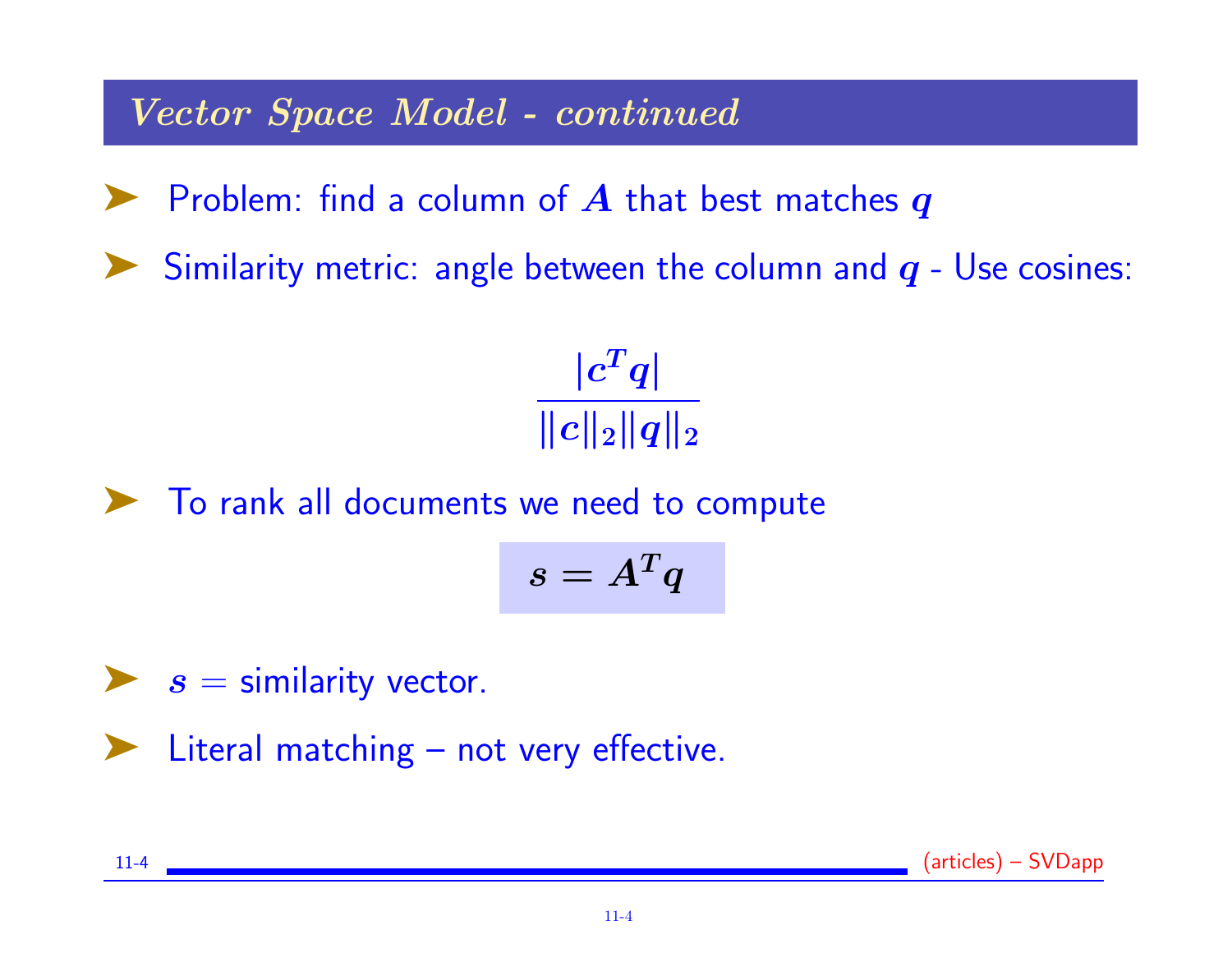# Use of the SVD

➤ Many problems with literal matching: polysemy, synonymy, ...

Need to extract intrinsic information  $-$  or underlying "semantic" information –

Solution (LSI): replace matrix  $A$  by a low rank approximation using the Singular Value Decomposition (SVD)

$$
A = U\Sigma V^T \quad \rightarrow \quad A_k = U_k \Sigma_k V_k^T
$$

- $\blacktriangleright\ U_k$ : term space,  $V_k$ : document space.
- ▶ Refer to this as Truncated SVD (TSVD) approach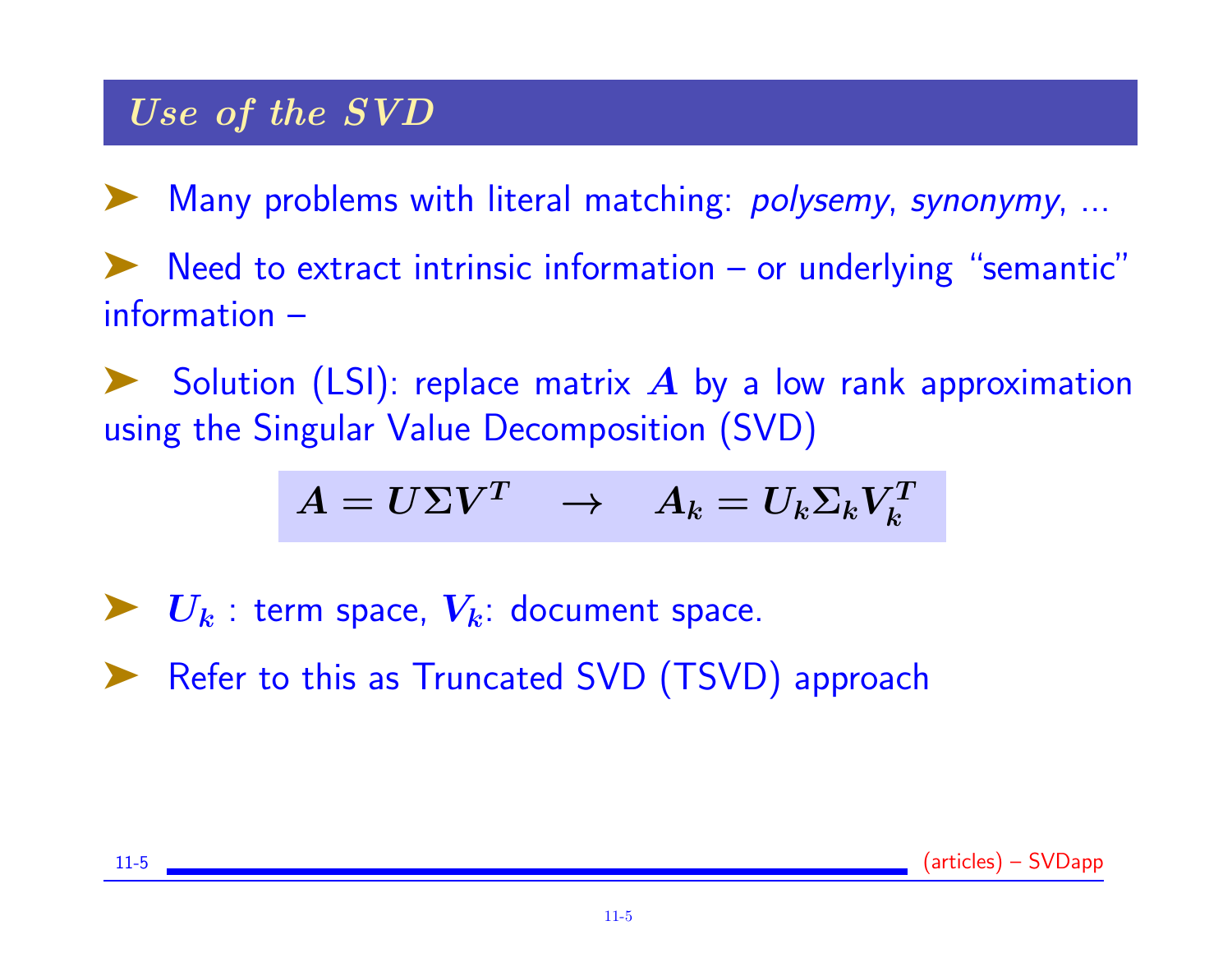New similarity vector:

$$
s_k = A_k^T q = V_k \Sigma_k U_k^T q
$$

Issues:

- $\blacktriangleright$  Problem 1: How to select  $k$ ?
- ▶ Problem 2: computational cost (memory + computation)
- ➤ Problem 3: updates [e.g. google data changes all the time]
- ▶ Not practical for very large sets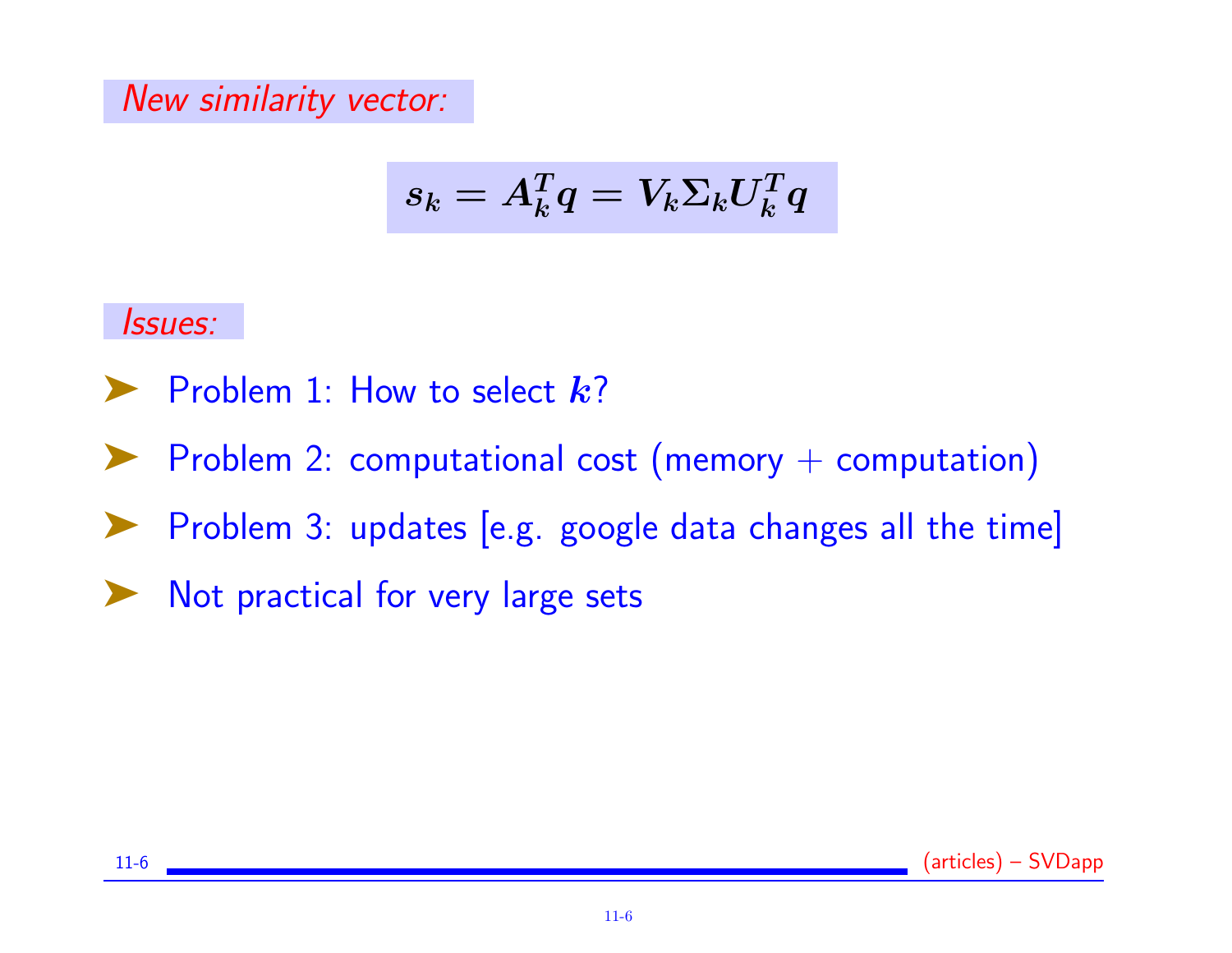# LSI : an example

|  | %% D1 : INFANT & TODLER first aid<br>%% D2 : BABIES & CHILDREN's room for your HOME                                                                                                                                                         |
|--|---------------------------------------------------------------------------------------------------------------------------------------------------------------------------------------------------------------------------------------------|
|  |                                                                                                                                                                                                                                             |
|  | W. D3 : CHILD SAFETY at HOME<br>W. D4 : Your BABY's HEALTH and SAFETY<br>W. D5 : BABY PROOFING basics<br>W. D6 : Your GUIDE to easy rust PROOFING<br>W. D7 : Beanie BABIES collector's GUIDE<br>W. D7 : Beanie BABIES collector's GUIDE<br> |
|  |                                                                                                                                                                                                                                             |
|  |                                                                                                                                                                                                                                             |
|  |                                                                                                                                                                                                                                             |
|  |                                                                                                                                                                                                                                             |
|  |                                                                                                                                                                                                                                             |
|  |                                                                                                                                                                                                                                             |
|  |                                                                                                                                                                                                                                             |
|  |                                                                                                                                                                                                                                             |
|  |                                                                                                                                                                                                                                             |
|  | W. TERMS: 1:BABY 2:CHILD 3:GUIDE 4:HEALTH 5:HOME<br>% 6:INFANT 7:PROOFING 8:SAFETY 9:TODDLER<br>% Source: Berry and Browne, SIAM., '99                                                                                                      |

➤ Number of documents: 8

➤ Number of terms: 9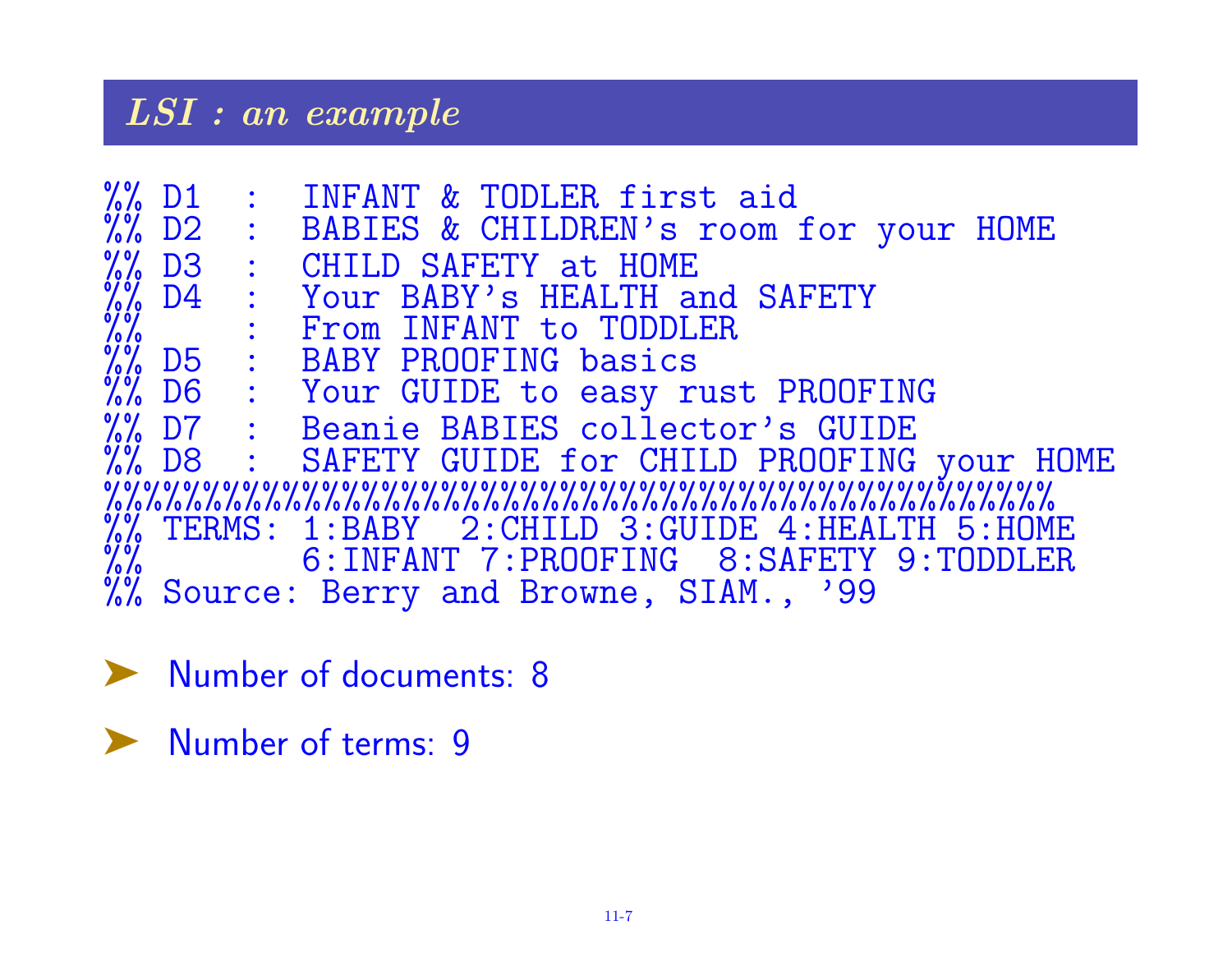Raw matrix (before scaling).



ها  $\mathbb{Z}_{01}$  Get the anwser to the query Child Safety, so  $q = [0 1 0 0 0 0 0 1 0]$ 

using cosines and then using LSI with  $k = 3$ .

11-8 (articles) – SVDapp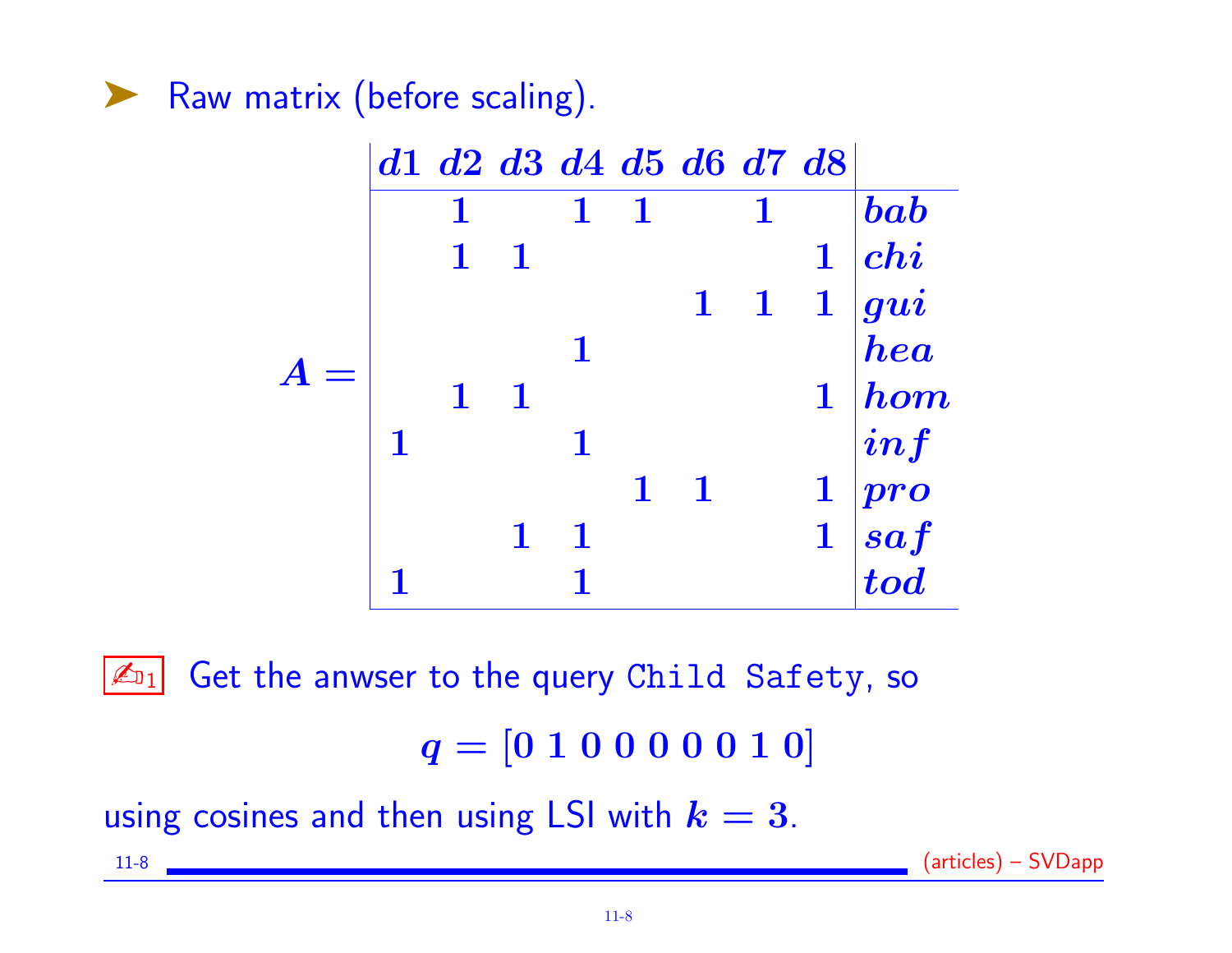### Dimension reduction

Dimensionality Reduction (DR) techniques pervasive to many applications

➤ Often main goal of dimension reduction is not to reduce computational cost. Instead:

- Dimension reduction used to reduce noise and redundancy in data
- Dimension reduction used to discover patterns (e.g., supervised learning)

➤ Techniques depend on desirable features or application: Preserve angles? Preserve distances? Maximize variance? ..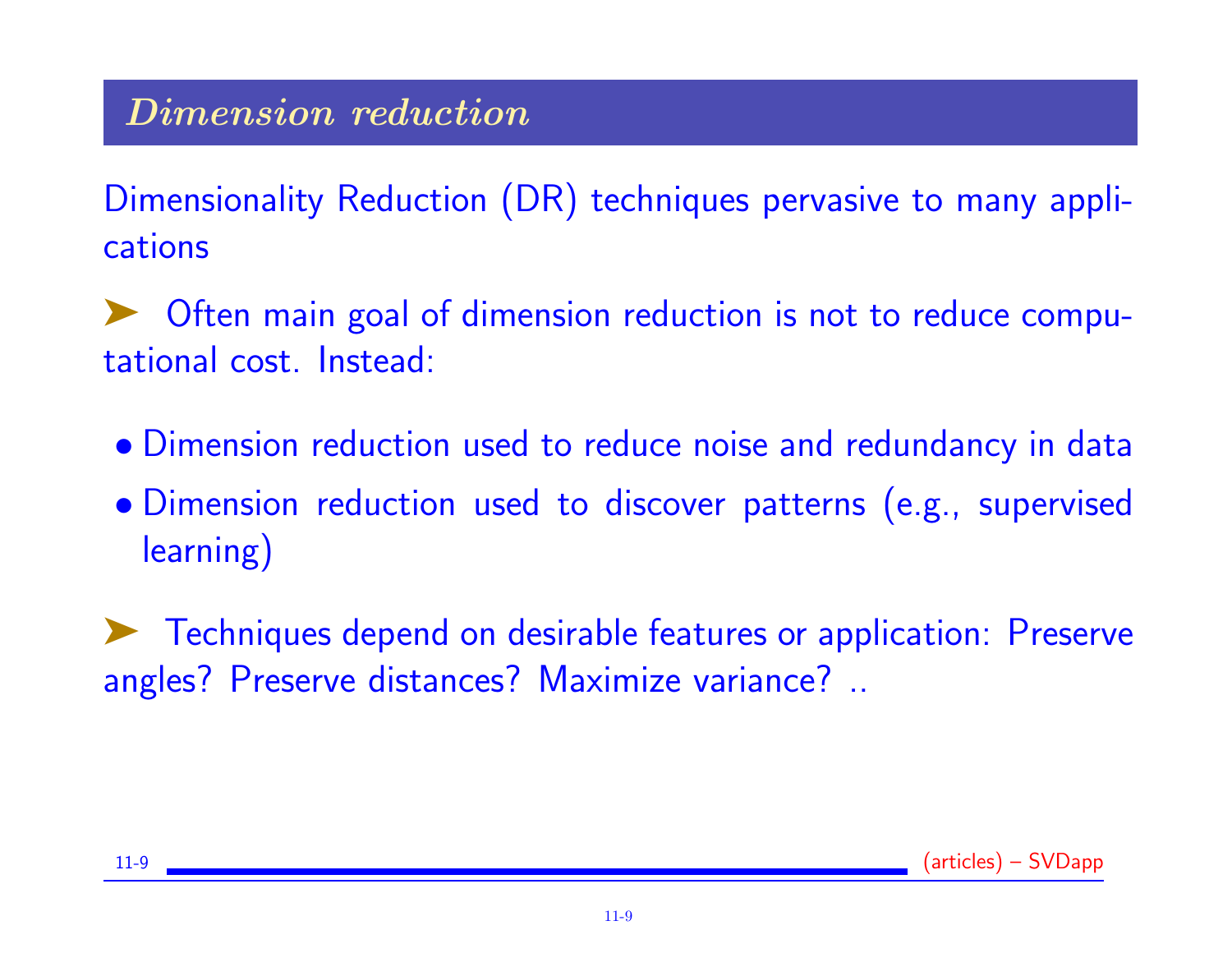#### The problem

 $\blacktriangleright$  Given  $d \ll m$  find a mapping  $\Phi: x \in \mathbb{R}^m \longrightarrow y \in \mathbb{R}^d$ ▶ Mapping may be explicit (e.g.,  $\boldsymbol{y} = \boldsymbol{V}^T \boldsymbol{x})$ ▶ Or implicit (nonlinear)



 $\boxed{\text{Practically:}}$  Find a low-dimensional representation  $Y \in \mathbb{R}^{d \times n}$  $\mathbb{R}^{d \times n}$  of  $X \in \mathbb{R}^{m \times n}$ .

➤ Two classes of methods: (1) projection techniques and (2) nonlinear implicit methods.

11-10 (articles) – SVDapp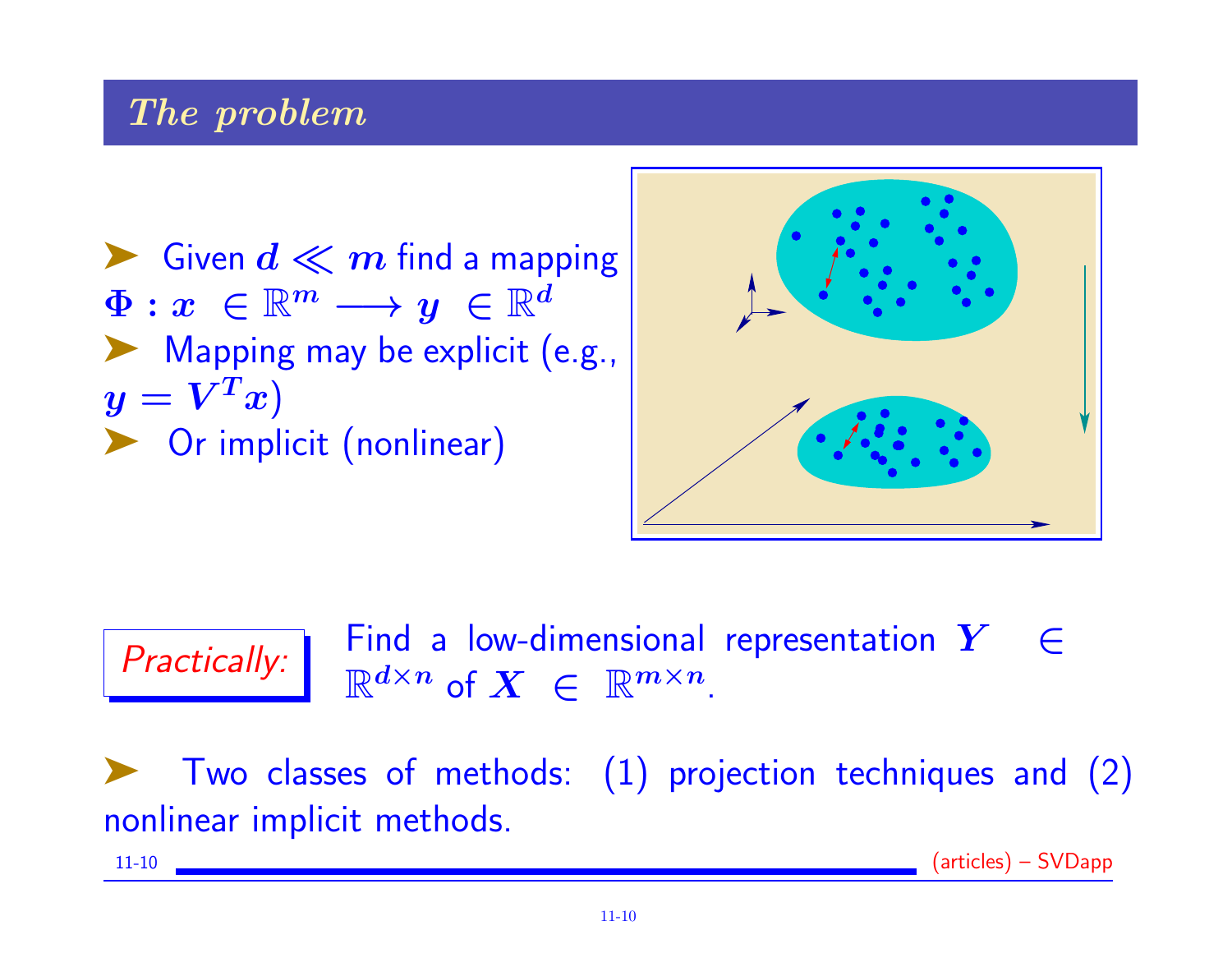

#### Example: Digit images (a sample of 30)

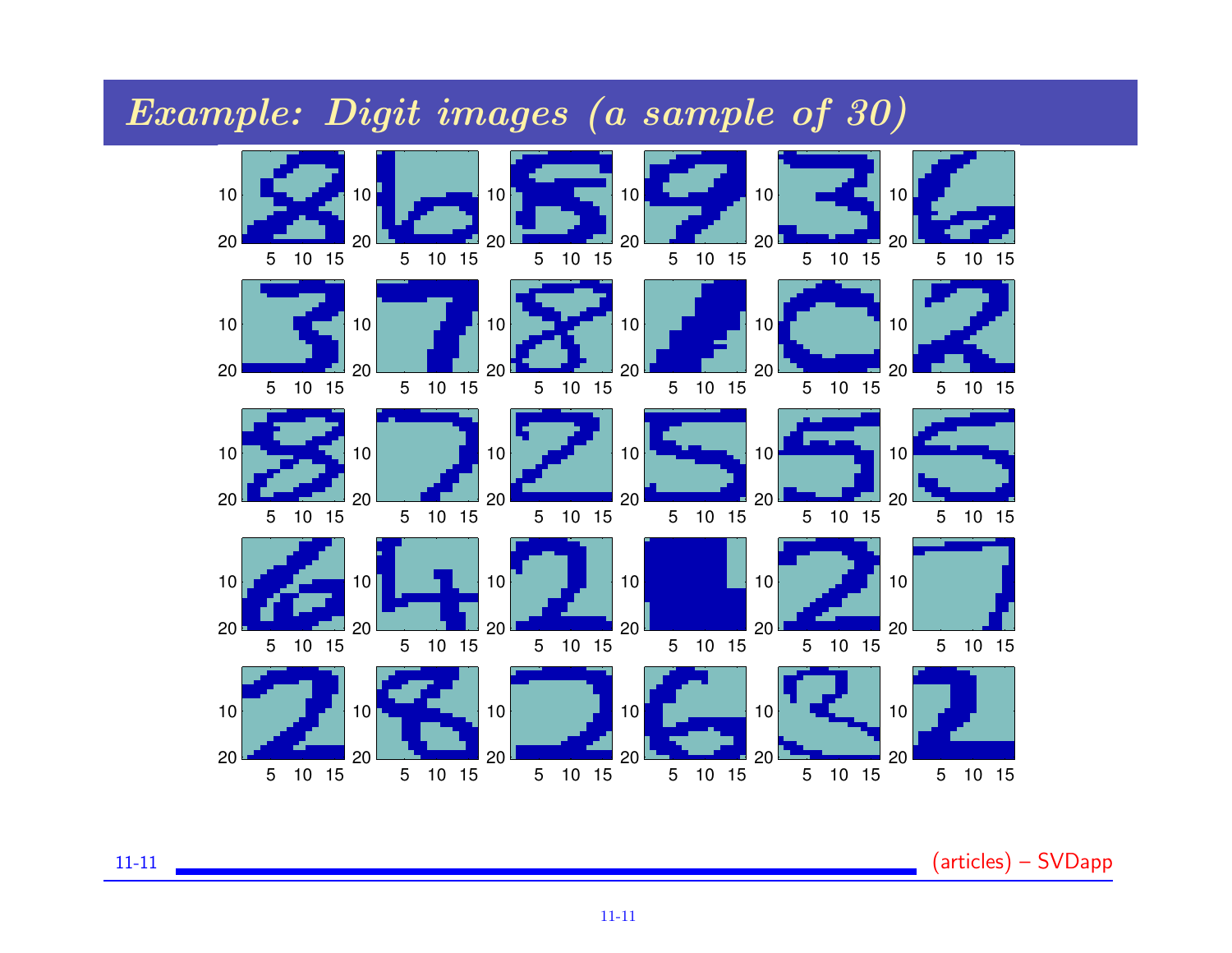

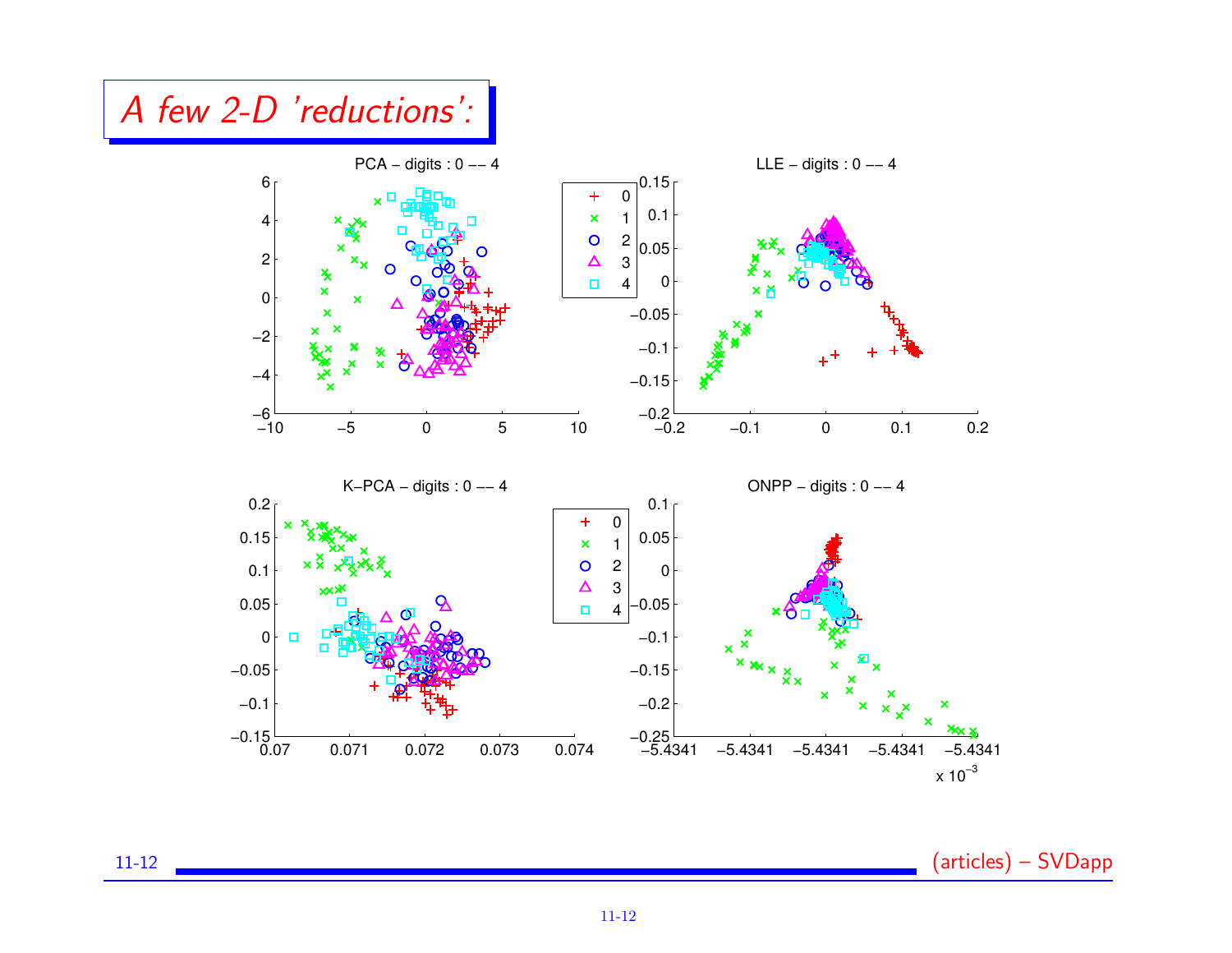#### Projection-based Dimensionality Reduction

Given: a data set  $X = [x_1, x_2, \ldots, x_n]$ , and d the dimension of the desired reduced space  $Y$ .

*Want:* a linear transformation from  $X$  to  $Y$ 



 $m$ -dimens. objects  $(x_i)$  'flattened' to  $d$ -dimens. space  $(y_i)$ 

Problem: Find the best such mapping (optimization) given that the  $\boldsymbol{y_{i}}$ 's must satisfy certain constraints

| $\sum_{n=1}^{n}$<br>$^{\prime}$ articles) $\cdot$<br>$11 - 13$<br><b>NUJADD</b><br>- <del>1</del> 1 1 1 1 1 1 1 1 1 1 1 1 1 |
|-----------------------------------------------------------------------------------------------------------------------------|
|-----------------------------------------------------------------------------------------------------------------------------|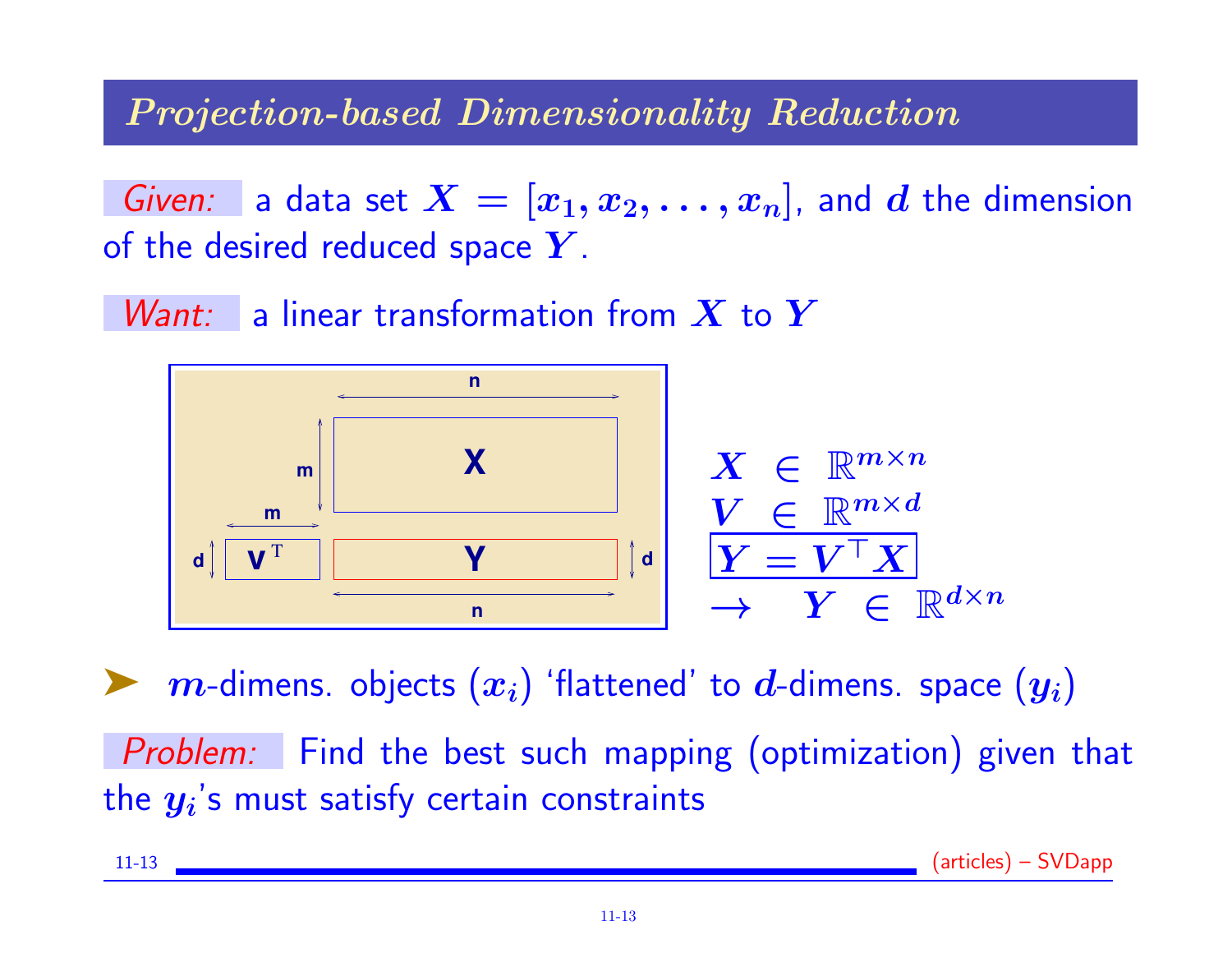#### Principal Component Analysis (PCA)

 $\blacktriangleright$  PCA: find  $V$  (orthogonal) so that projected data  $Y = V^T X$ has maximum variance

 $\blacktriangleright$  Maximize over all orthogonal  $m \times d$  matrices  $V$ :

$$
\sum_i \|y_i - \frac{1}{n}\sum_j y_j\|_2^2 = \cdots = \mathsf{Tr}\left[ V^\top \bar{X} \bar{X}^\top V \right]
$$

Where:  $X = [\bar{x}_1, \cdots, \bar{x}_n]$  with  $\bar{x}_i = x_i - \mu$ ,  $\mu =$  mean. Solution:

 $V = \{$  dominant eigenvectors  $\}$  of the covariance matrix i.e., Optimal  $V =$  Set of left singular vectors of X associated with  $d$  largest singular values.

11-14 (articles) – SVDapp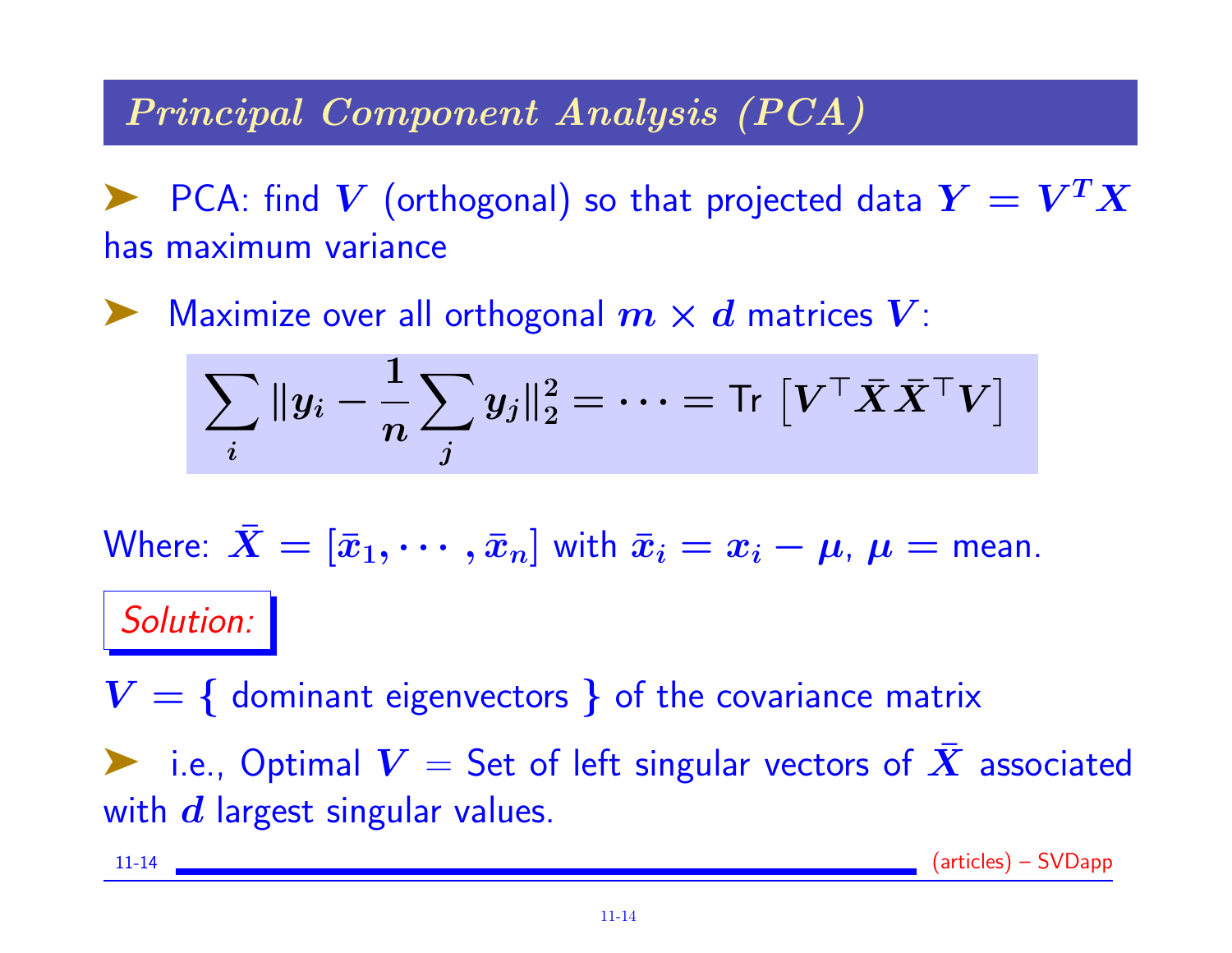$\bar{\mathbb{Z}}_{22}$  Show that  $\bar{X}=X(I-\frac{1}{n}ee^T)$  (here  $e=$  vector of all ones). What does the projector  $(I - \frac{\mathbb{I}}{n}ee^T)$  do?

 $\mathbb{Z}_{3}$  Show that solution  $V$  also minimizes 'reconstruction error' ..

$$
\sum_i \|\bar{x}_i - VV^T\bar{x}_i\|^2 = \sum_i \|\bar{x}_i - V\bar{y}_i\|^2
$$

 $\boxed{\mathbb{Z}_{\mathbb{D}_4}}$   $\ldots$  and that it also maximizes  $\sum_{i,j} \| y_i - y_j \|^2$